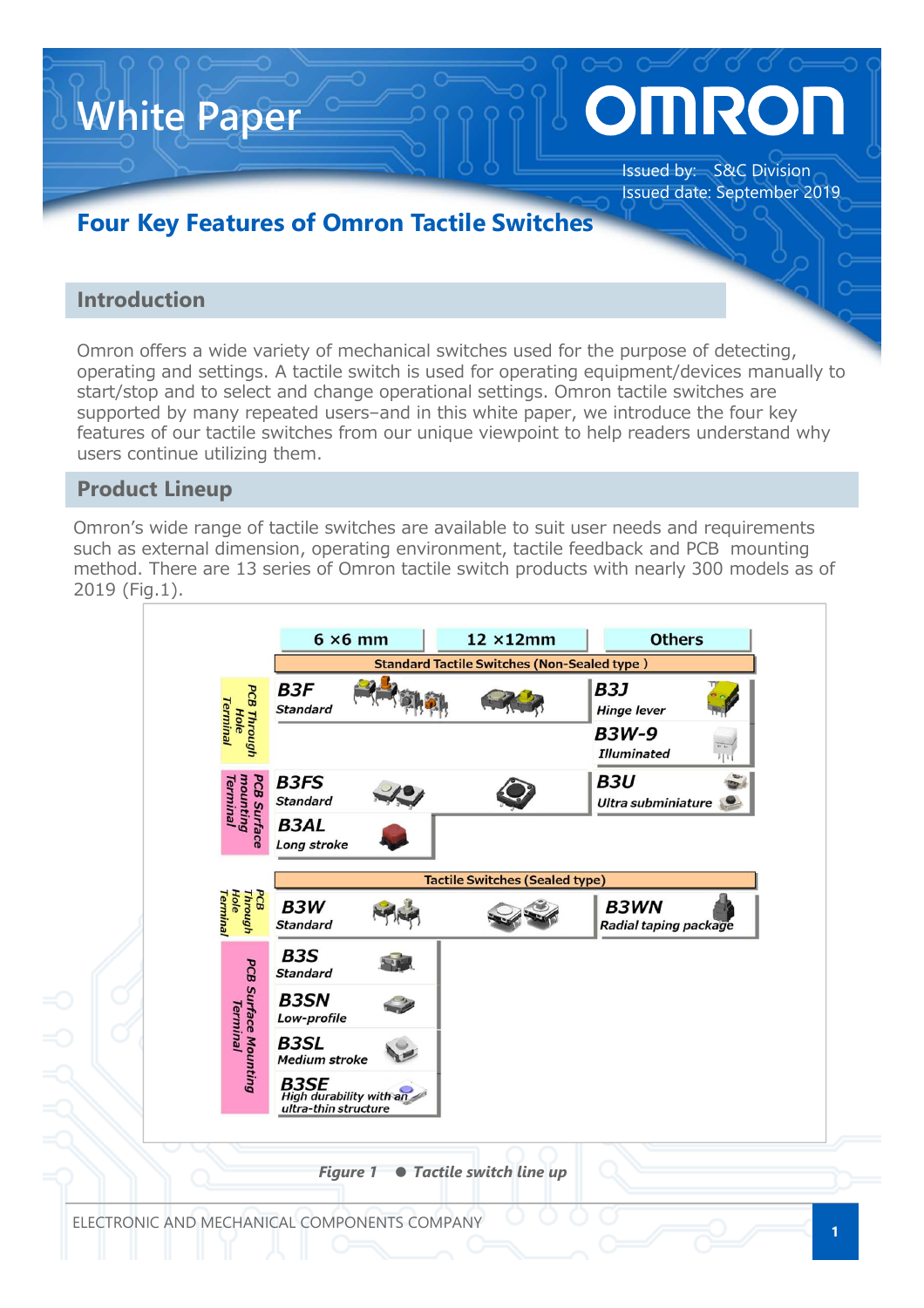#### **Four Key Features of Omron Tactile Switch**

#### **Four Key Features**

**White Paper**

Omron tactile switches are being used across various markets and industries ranging from consumer and commercial fields, including home appliances, office devices, automotive and industrial fields. The most important elements of our tactile switch contribute to our trusted reputation. They include: (1)unbreakable, (2)stable operation, (3)good tactile feedback and (4)customization options. Looking at it from a different angle, we can say that these four elements are the defining features of an Omron tactile switch. Next up, we look at how we built these product characteristics.

OMRON

#### Product feature(1):Unbreakable

"Unbreakable" switch means having excellent durability. To achieve high ruggedness, and sophisticated structure, high level of technical skills are required to design the switch parts configuration and select the right materials (Fig.2). With our long experience in the switch business, Omron has established the technology for tactile switches with high durability.

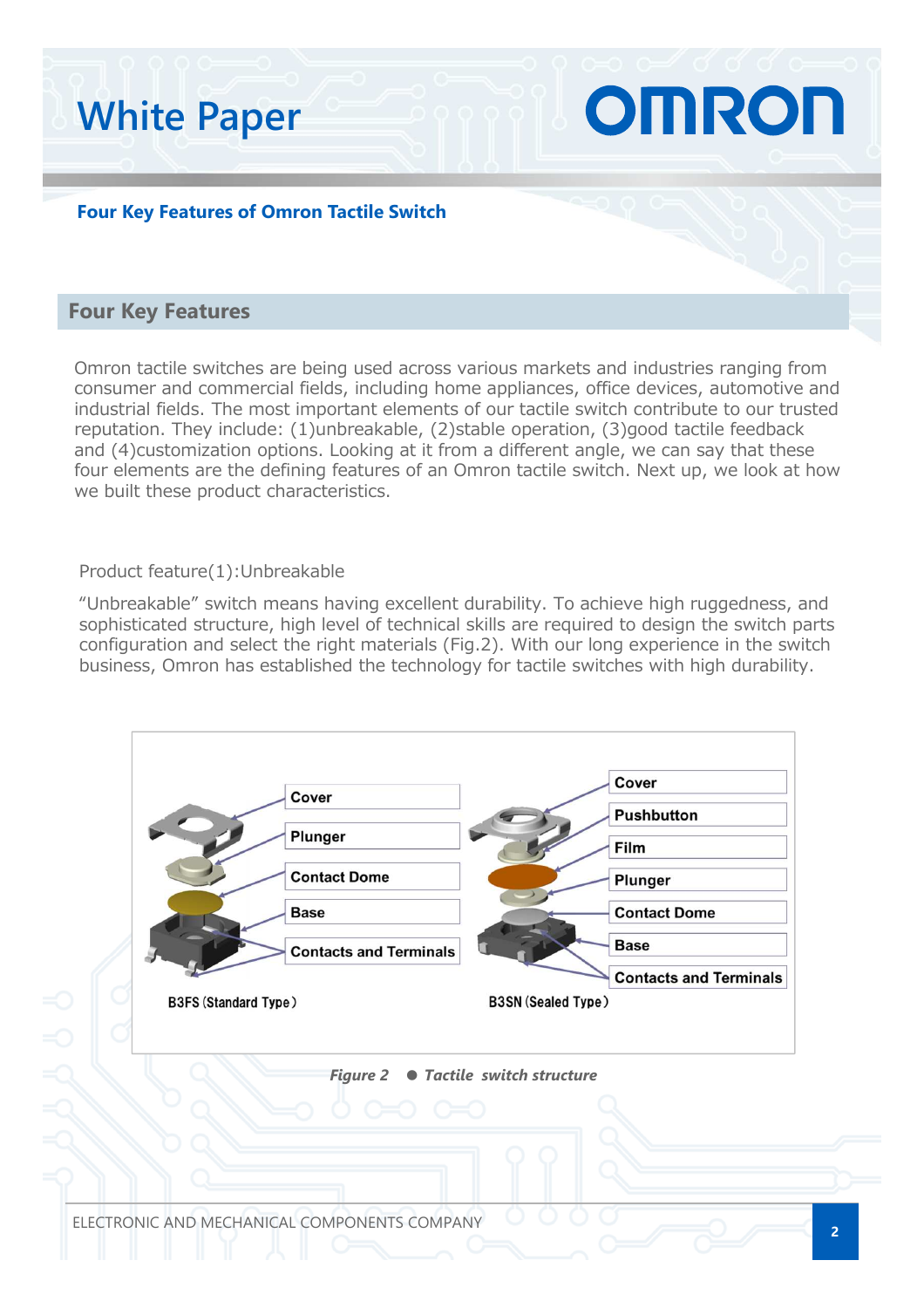# OMRON **White Paper**

#### **Four Key Features of Omron Tactile Switch**

#### Product feature(2):Stable operation

Under general circumstances, switch characteristics vary across products according to the range stated in each specification. By minimizing the characteristic variance, it provides more stable switch action with less variance in characteristics between each manufactured piece process. Omron tactile switch realized this through integrated production including parts processing, assembly and inspection. All identified variation source and collected production control data of all stages of production are continuously fed back to the upstream process and controlled to ensure consistency in switch characteristics(Fig.3).



*Figure 3* ● *Data feedback for tactile switch manufacturing process*

Product feature(3):Good tactile feedback

Tactile feel, for the most part, is determined by the relation of force and stroke when pressed. Tactile switch can provide the subtle difference in sensation tailored to the devices and applications users require–the right comfortable feel, the lighter feel (less stressful), a clear tactile feedback and so on. At Omron, we developed a design process that includes different parameters in conjunction with force and stroke parameters to generate optimum tactile feel and the mass-production process to incorporate the tactile feel in the switches (Fig.4).

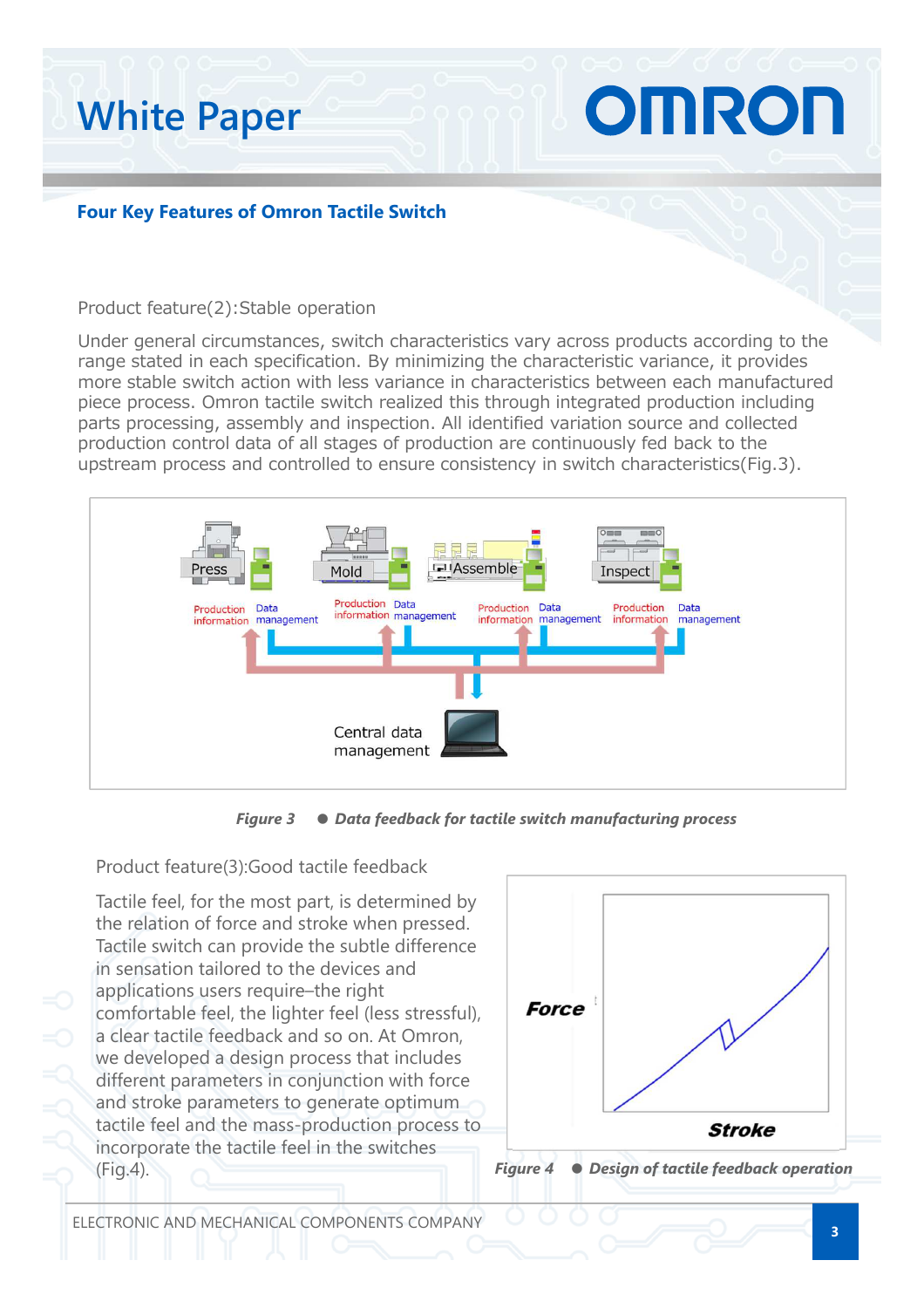**Four Key Features of Omron Tactile Switch**

Product feature(4):Customization options to meet your application needs

Omron tactile switches can be customized according to application and user needs. For example, we can work with customers to create custom tactile feel or develop custom key tops to fit into their device. This is made possible by Omron's accumulated expertise in manufacturing and switch technology.

#### **Example of the four product features in practice (control panel for industrial equipment)**

What is control panel for industrial equipment (industrial control panel)?

**White Paper**

An industrial control panel is an input device for setting operating modes and operating condition parameters of machine tools, processing machines and equipment. The control panel is provided with many input keys to comprehensively control the operation of the overall apparatus(Fig.5).



OMRON



#### Feature(1) Unbreakable

Mechanical switches used in control panels are required to endure longer periods of operation in order to keep maintenance work to a minimum. Omron's 12mm x 12mm B3FS-4 series tactile switch with higher force can withstand millions of cycles which is suited for systems and equipment installed at production sites.

#### Feature(2) Stable operation

Many mechanical switches used in control panels are preferably arranged on one side. Therefore an operator can perform the same switch operation and allow easy control hence prefer miniature tactile switches that can be controlled with small fluctuation in operating force(OF) and operating position(OP).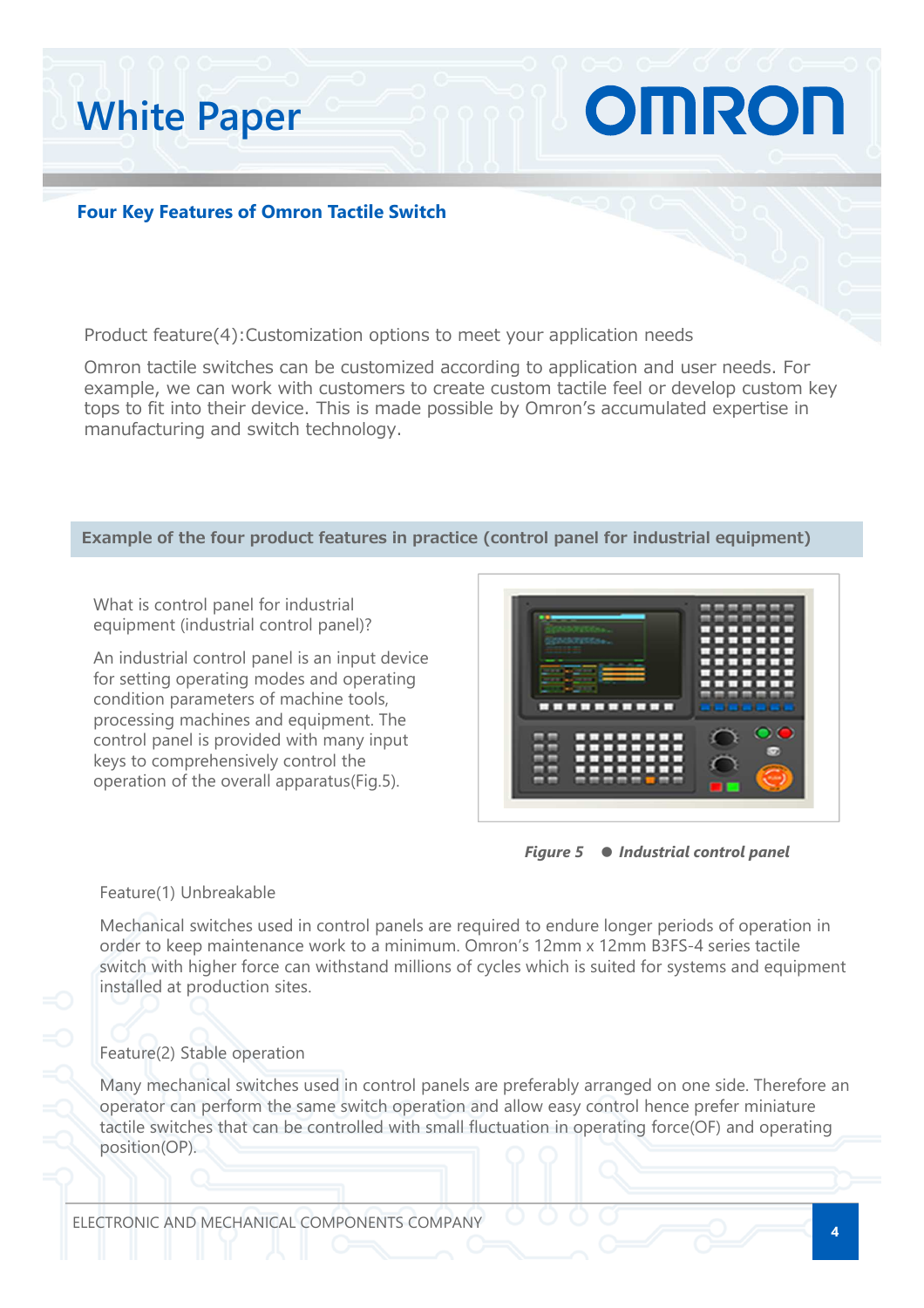# **White Paper**

**Four Key Features of Omron Tactile Switch**

Feature(3) Good tactile feedback

The switches should have the tactile feedback so that an operator will know the button has been pressed and is properly actuated even with their work gloves on. Omron tactile switch is designed with a set of force and stroke patterns to provide the right haptic feedback to the operating finger.

OMRON

Feature(4) Customization options to meet your application needs

Many users want to tell apart the switches used in different locations and functional blocks inside the control panel using different surface sizes and colors of switch key tops. In addition to Omron's standard key tops offered in different sizes and colors, we do our best to accommodate your requirements by customization.